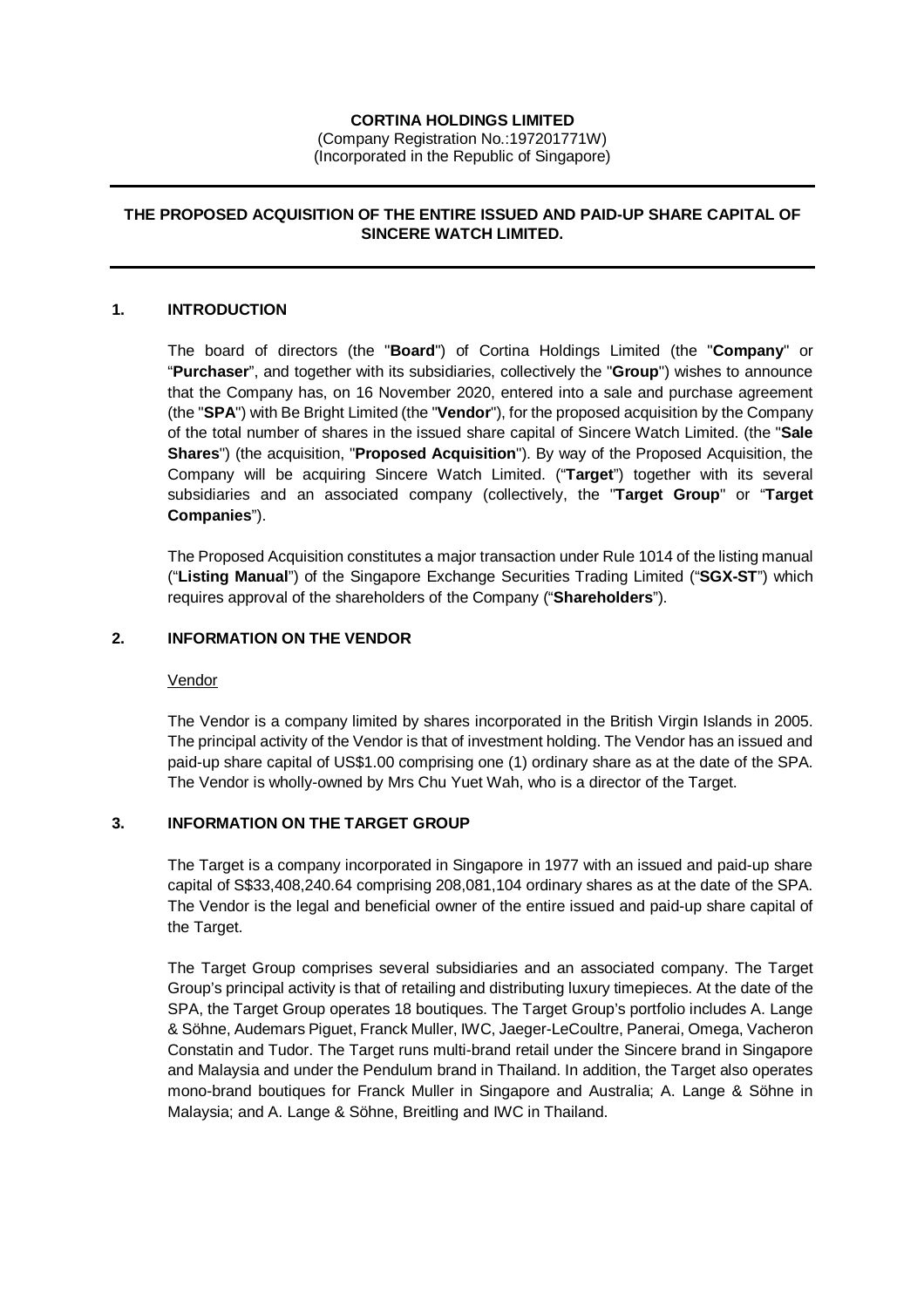The net tangible asset ("**NTA**") value of the Target Group as at 31 March 2020 was S\$85,937,368. The equity book value of the Target Group as at 31 March 2020 was S\$86,616,368.

# **4. RATIONALE FOR THE PROPOSED ACQUISITION**

The Board believes that the Proposed Acquisition would provide the Company exclusive distributorship rights to the Frank Muller Brand in 12 countries within Asia Pacific. The Proposed Acquisition will also give the Company access to the Target Group's arsenal of brands that can be distributed across 40 combined outlets and create operational synergies that will increase the Group's value to both consumers and business partners.

# **5. SALIENT TERMS OF THE SPA**

The terms of the Proposed Acquisition are set out in the SPA. A summary of the principal terms of the Proposed Acquisition is set out in this section.

(a) Consideration

The aggregate consideration payable for the Sale Shares shall be the cash sum of S\$84,500,000 (the "**Consideration**"). The Consideration, subject to the Completion Adjustments (as defined below), shall be payable by the Purchaser to the Vendor, in the following manner:

- (i) a deposit of S\$8,450,000 was paid upon signing of the SPA in accordance with the terms thereof, and shall be refundable in accordance with the SPA;
- (ii) the amount of S\$71,825,000 (the "**Completion Sum**"), subject to the Completion Adjustments (as defined below), less the Receivables (as defined below), and less any amount permitted to be deducted or set off pursuant to the SPA, plus any amount payable to the Vendor pursuant to the SPA, shall be paid upon completion of the Proposed Acquisition ("**Completion**");
- (iii) the amount of S\$4,225,000, less the amount of S\$1,475,600 or a lower amount determined in accordance with the SPA ("**Balance Retained Sum**"), less any amount permitted to be deducted or set off or withheld pursuant to the SPA, and plus any amount payable to the Vendor pursuant to the SPA, shall be paid to the Vendor on or before the expiry of the period of six (6) months commencing on the date immediately after the Completion date; and
- (iv) the Balance Retained Sum shall be paid to the Vendor on or before the expiry of the period of twelve (12) months commencing on the date immediately after the Completion date in accordance with the terms of the SPA.

At Completion, the Purchaser shall make payment to the Vendor of the difference between the Completion Sum and the Property Receivable (as defined below) and the STWSB Receivable (as defined below) (collectively, the "**Receivables**"). The Receivables are in the amount of S\$3,862,702. Based on the amount of the Completion Sum of S\$71,825,000, and less the Receivables, the resultant amount would be S\$67,962,298, and as at Completion, the Purchaser shall pay or has paid an aggregate of S\$76,412,298, being S\$67,962,298 plus the deposit of S\$8,450,000. The Consideration less the amount of the Receivables is S\$80,637,298.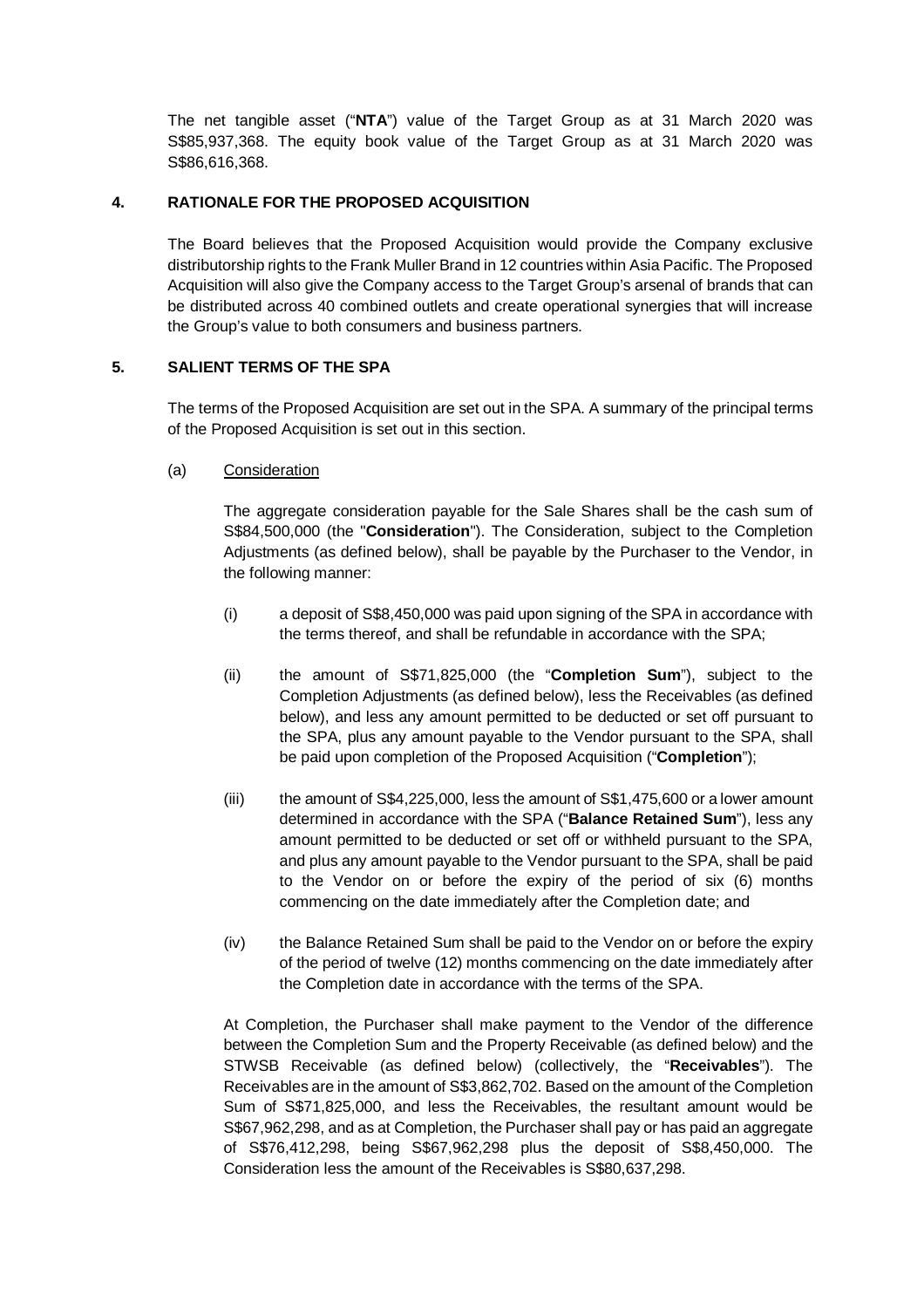In respect of the Property Receivable, the Property (as defined below) is a property in Singapore which is used as part of the office of those of the Target Companies which are incorporated in Singapore. In respect of the STWSB Receivable (as defined below), the property in Kuala Lumpur is used as the office of Sincere Watch Sdn Bhd.

The Consideration was based on the Target Group's NTA as at 30 June 2020. The Consideration represents a discount of approximately 0.2% from the Target Group's NTA as at 30 June 2020. The Company intends to satisfy the Consideration through internal resources and bank borrowings, in the proportion of approximately 60% through bank borrowings and the remainder through internal resources.

#### (b) Completion Adjustments

The Consideration shall be subject to completion adjustments ("**Completion Adjustments**"), being deductions for the total shortfall ("**Total Shortfall**"), as determined based on (i) the Inventory Shortfall (as defined below) determined pursuant to the Joint Stock-Taking and Reconciliation Exercise (as defined below), (ii) the difference between the Agreed Net Asset Value and the Final Net Asset Value and (iii) the Inventory Shortfall shall be deducted from either the Completion Sum or the Retained Sum in accordance with the SPA, but provided that the deductions for the Total Shortfall shall be not more than S\$2,000,000. As such, the amount of the Consideration after the Completion Adjustments shall not be lower than S\$82,500,000.

For the purposes of this paragraph 5(b):

"**Agreed Net Asset Value**" means the amount of net asset value of the Target Group as set out in and calculated in accordance with the relevant schedule of the SPA, and which was determined based on the unaudited *pro forma* consolidated statement of financial position of the Target Companies as at 30 June 2020; and

"**Final Net Asset Value**" means the amount of net asset value of the Target Group as at 31 October 2020 determined with reference to and by the completion accounts.

#### (c) Preparation of Completion Accounts

The Vendor agrees to provide for the purposes of the preparation of the completion accounts the unaudited *pro forma* consolidated statement of financial position of the Target Group as at 31 October 2020 prepared by the Vendor and the working papers supporting this. The parties hereby agree that the completion accounts shall be prepared in the format set out in the SPA.

### (d) Joint Stock-Taking and Reconciliation Exercise

The parties agree to carry out a stock-taking and reconciliation exercise to be conducted by the Purchaser and its respective professional advisors and consultants and the Vendor in respect of the inventory ("**Joint Stock-Taking and Reconciliation Exercise**"), comprising: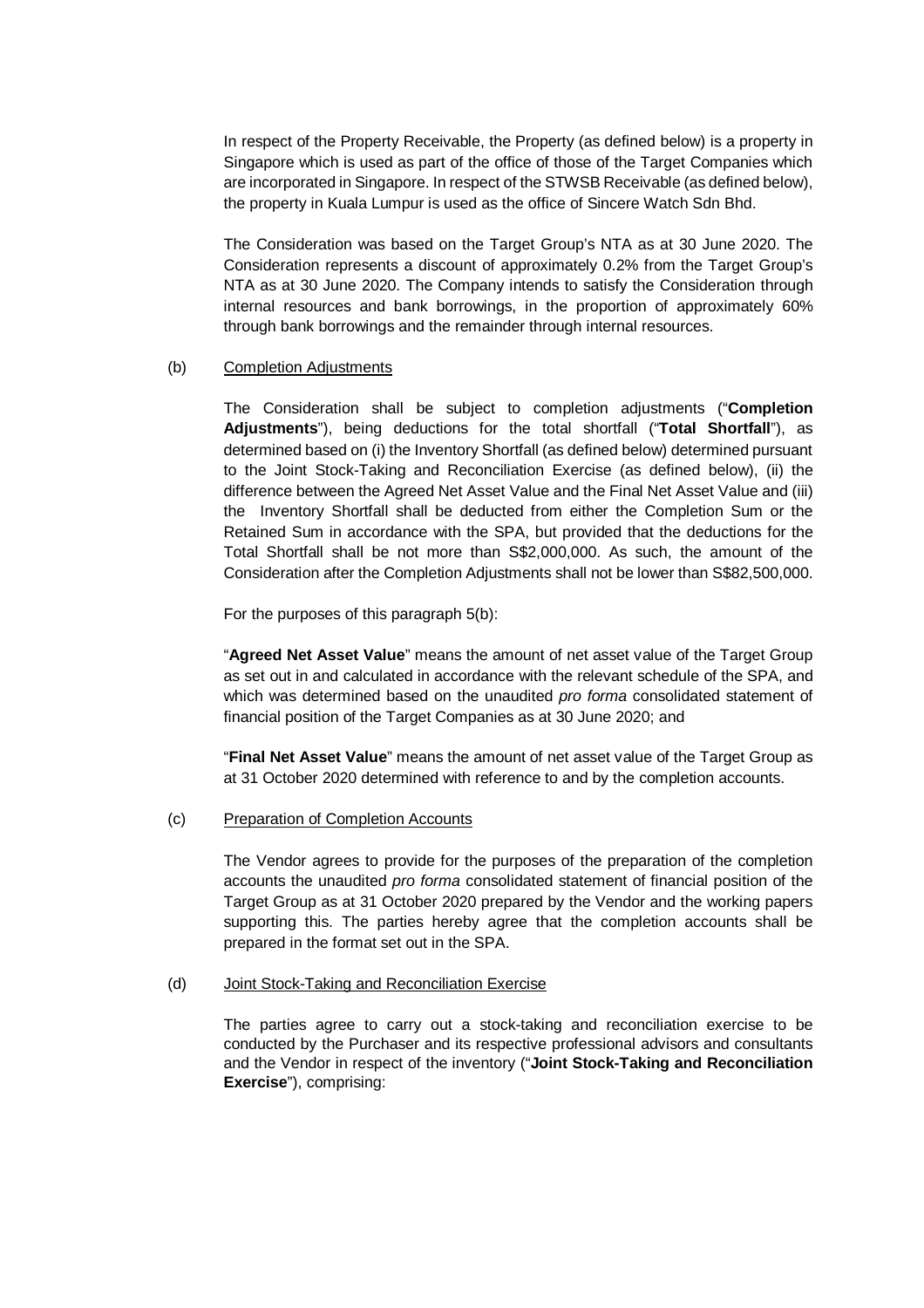- (a) a physical stock-taking exercise to be conducted in respect of the inventory located at all retail outlets and/or other premises used or occupied by the Target Companies where inventory is stored; and
- (b) a reconciliation of inventory and goods, which are located or stored at locations other than those referred to in sub-paragraph (a), based on records and documentation maintained by the Target Companies, against written confirmation(s) obtained from the relevant third party(ies) in whose possession the inventory or goods are in, confirming that such inventory or goods are in the possession of the relevant third party(ies).

The parties shall seek to determine the shortfall of inventory, which shall mean:

- (1) in respect of the physical stock-taking exercise, the absolute numerical value attributed to the inventory which is determined by the parties to be irreparable or fake or missing, and
- (2) in respect of the reconciliation of inventory and goods which are not in the possession of the Target Companies, the absolute numerical value of such inventory and goods for which there is no written confirmation(s) received by the Target Companies from the relevant third party(ies) that the Inventory or goods are in their possession.

(collectively, the "**Inventory Shortfall**").

The parties agree that the aggregate amount of the Inventory Shortfall shall be adjusted from the Consideration in the event that the relevant company(ies) of the Target Group receive (a) any proceeds from the insurance claims for the Inventory Shortfall or (b) a confirmation from a supplier of the amount repayable by the relevant Target Company for the relevant shortfall.

## (e) Conditions Precedent under the SPA

Pursuant to the terms of the SPA, Completion is conditional on, *inter alia,* the following matters being satisfied or waived in accordance with the SPA (the "**Conditions**"):

- (i) the completion of the Joint Stock-Taking and Reconciliation Exercise;
- (ii) the approval of the shareholders of the Purchaser for the sale and purchase of the Sale Shares;
- (iii) the receipt of written consents and approvals from certain brand owners and landlords for the Vendor to undertake the acquisition of the Sale Shares;
- (iv) the following having taken place:-
	- (A) the Target having completed the disposal of its entire legal and beneficial interests in Sincere Watch (Hong Kong) Limited ("**SWHK**") to the Vendor, at a purchase price equivalent to the net book value of SWHK and on such other terms to be satisfactory to the parties;
	- (B) the Target having executed a binding agreement for the disposal of a property in Singapore ("**Property**") to the Vendor or an affiliate of the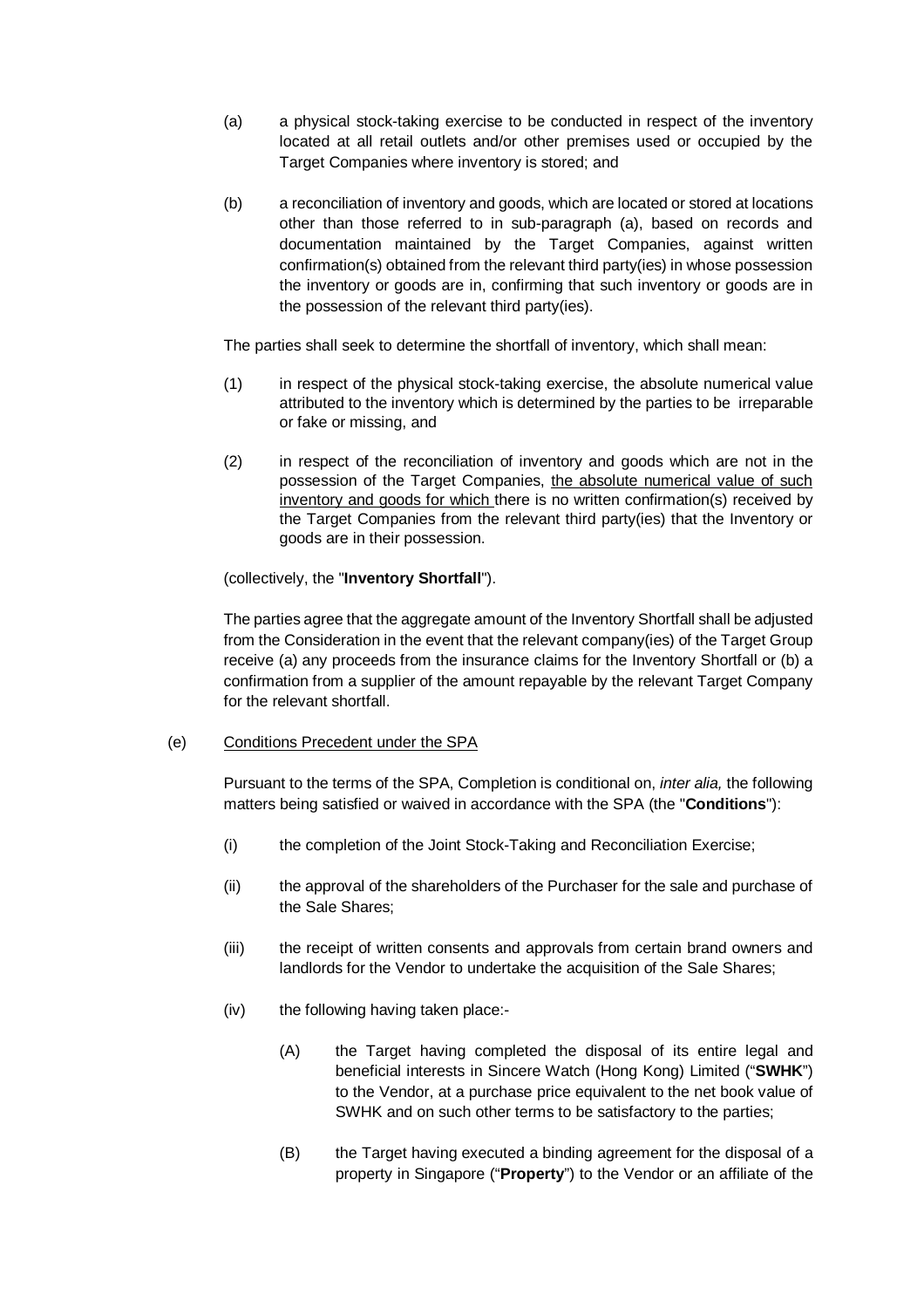Vendor, at a purchase price equivalent to the net book value of the Property ("**Property Receivable**"), with completion of such disposal taking place simultaneously with Completion and on such other terms to be satisfactory to the parties; and

- (C) Suntime Watch Pte. Ltd. ("**STWPL**") having executed a binding agreement for the disposal of its entire legal and beneficial interests in Suntime Watch Sdn Bhd ("**STWSB**") to the Vendor or an affiliate of the Vendor, at a purchase price equivalent to the net asset value of STWSB ("**STWSB Receivable**"), with completion of such disposal taking place simultaneously with Completion and on such other terms to be satisfactory to the parties.
- (v) the difference between the Total Shortfall and the amount of S\$2,000,000, is not more than S\$2,000,000;
- (vi) the entry of the following lease agreements on the following terms, and in a form and on such other terms to be reasonably agreed between the Vendor and the Purchaser:-
	- (A) a lease agreement between the Vendor or an affiliate of the Vendor and the Target effective on the Completion date in relation to the lease of the Property at an agreed monthly rent for a term of six (6) months commencing on the day immediately after the Completion date with an option for the Target to extend the term for a further six (6) months at an agreed monthly rent Provided That the option to extend is notified to the Vendor in writing no later than the date falling four (4) months after the Completion date; and
	- (B) a lease agreement between STWSB and Sincere Watch Sdn Bhd effective on the Completion date in relation to the lease of the premises located at a property in Kuala Lumpur at an agreed monthly rent for a term of six (6) months commencing on the day immediately after the Completion date with an option for Sincere Watch Sdn Bhd to extend the term for a further six (6) months at an agreed monthly rent Provided That the option to extend is notified to the Vendor in writing no later than the date falling four (4) months after the Completion date.

#### (f) Third Party Acknowledgements / Consents

The Vendor agrees to (i) give notice to and use its reasonable efforts to seek the written consents and approvals from certain Brand Owners and landlords for the Vendor to undertake the Proposed Acquisition (where the agreements with such parties contain change of control provisions), and the Vendor shall use its reasonable efforts to obtain from the Brand Owners and landlords a consent and (ii) further agrees to give notice to certain landlords (where the agreements with such parties do not contain change of control provisions) that the Vendor will be undertaking the Proposed Acquisition and that there will be a change in the ultimate shareholder or shareholder (as the case may be) of the relevant Target Companies and the Vendor shall use its reasonable efforts to obtain from the landlords an acknowledgement of the same.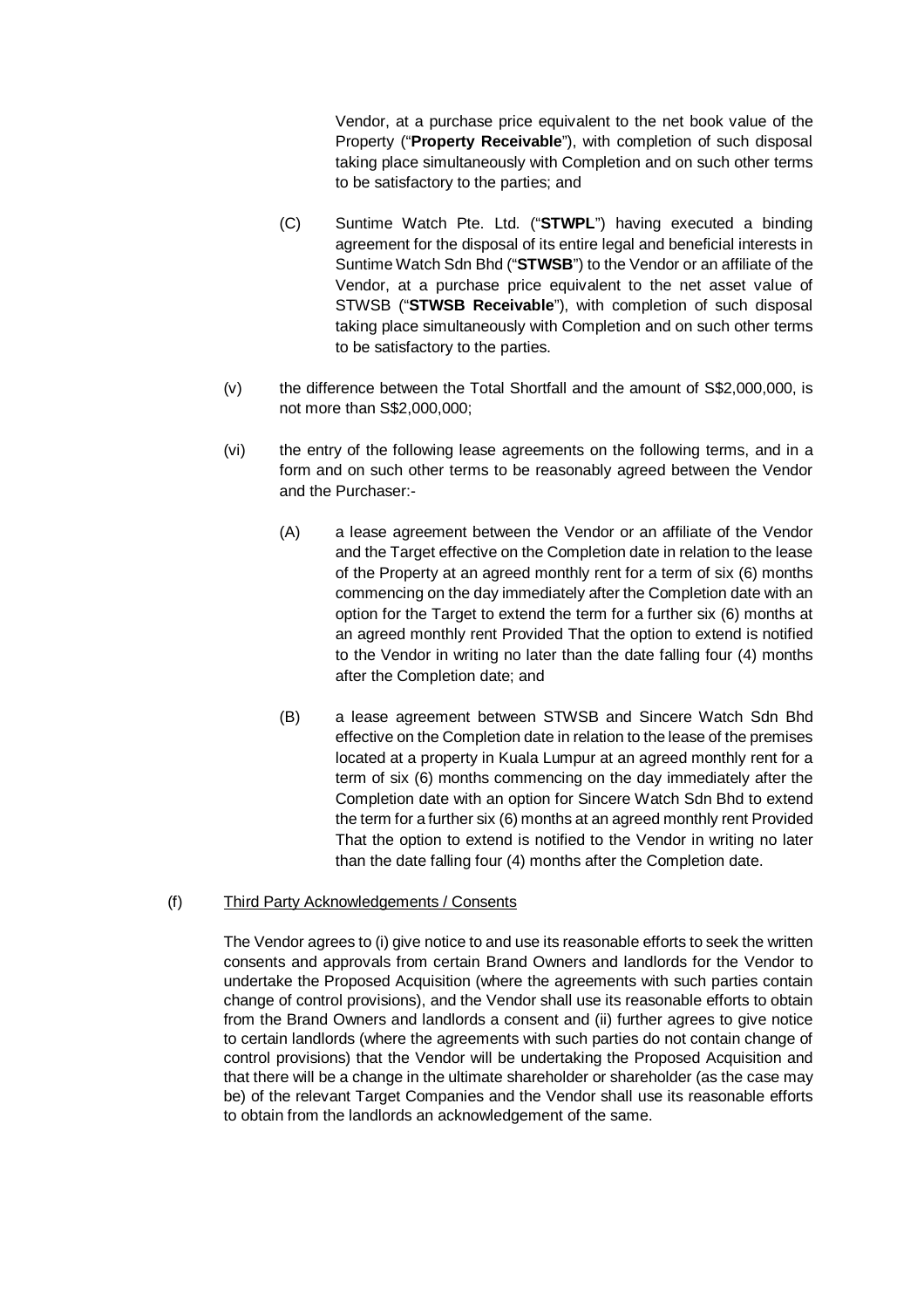For the purposes of this paragraph 5(f):

"**Brand Owners**" means the brand owners and suppliers which the Target Companies have entered into agreements or conducted or conduct business with.

(g) Warranty and Indemnity Insurance Policy

The Purchaser shall obtain a warranty and indemnity insurance policy ("**W&I Insurance Policy**") providing insurance coverage to the Purchaser in respect of claims against the Vendor for breaches of the warranties and representations given by the Vendor as set out in the SPA ("**Purchaser's Claims – Warranties**"). The sole and exclusive remedy and recourse of the Purchaser in respect of any Purchaser's Claims – Warranties shall be under the W&I Insurance Policy and the Purchaser acknowledges and agrees that the Vendor shall have no liability for breaches of the warranties and representations given by the Vendor set out in the SPA, save in relation to fraud by the Vendor.

## **6. RELATIVE FIGURES UNDER CHAPTER 10 OF THE LISTING MANUAL**

(a) General

Under Chapter 10 of the Listing Manual, a transaction will be classified as a "major transaction" if any of the relative figures calculated on the bases set out in Rule 1006 of the Listing Manual exceeds 20% and if so, must be made conditional upon approval by Shareholders in general meeting.

### (b) Relative Figures under Rule 1006 of the Listing Manual

The relative figures computed on the applicable bases set out in Rule 1006 of the Listing Manual in relation to the Proposed Acquisition and based on the unaudited consolidated financial statements of the Group for the financial year ended 31 March 2020 ("**FY2020**") are set out below.

| Rule $1006(a)$ – the net asset<br>value of the assets to be<br>disposed of, compared with<br>the Group's net asset value                                                                                  | Not applicable as this transaction does not<br>comprise a disposal.                                     |
|-----------------------------------------------------------------------------------------------------------------------------------------------------------------------------------------------------------|---------------------------------------------------------------------------------------------------------|
| Rule $1006(b)$ – the net profits<br>attributable to the assets to be<br>acquired compared with<br>Group's net profits                                                                                     | $-16.3^{(1)}%$                                                                                          |
| Rule $1006(c)$ – the aggregate<br>value of the consideration<br>given, compared with the<br>Company's market<br>capitalisation based on the<br>total number of issued shares<br>excluding treasury shares | $25.0^{(2)}\%$                                                                                          |
| Rule $1006(d)$ – the number of<br>equity securities issued by the<br>Company as consideration for                                                                                                         | Not applicable as no equity securities will be issued<br>as consideration for the Proposed Acquisition. |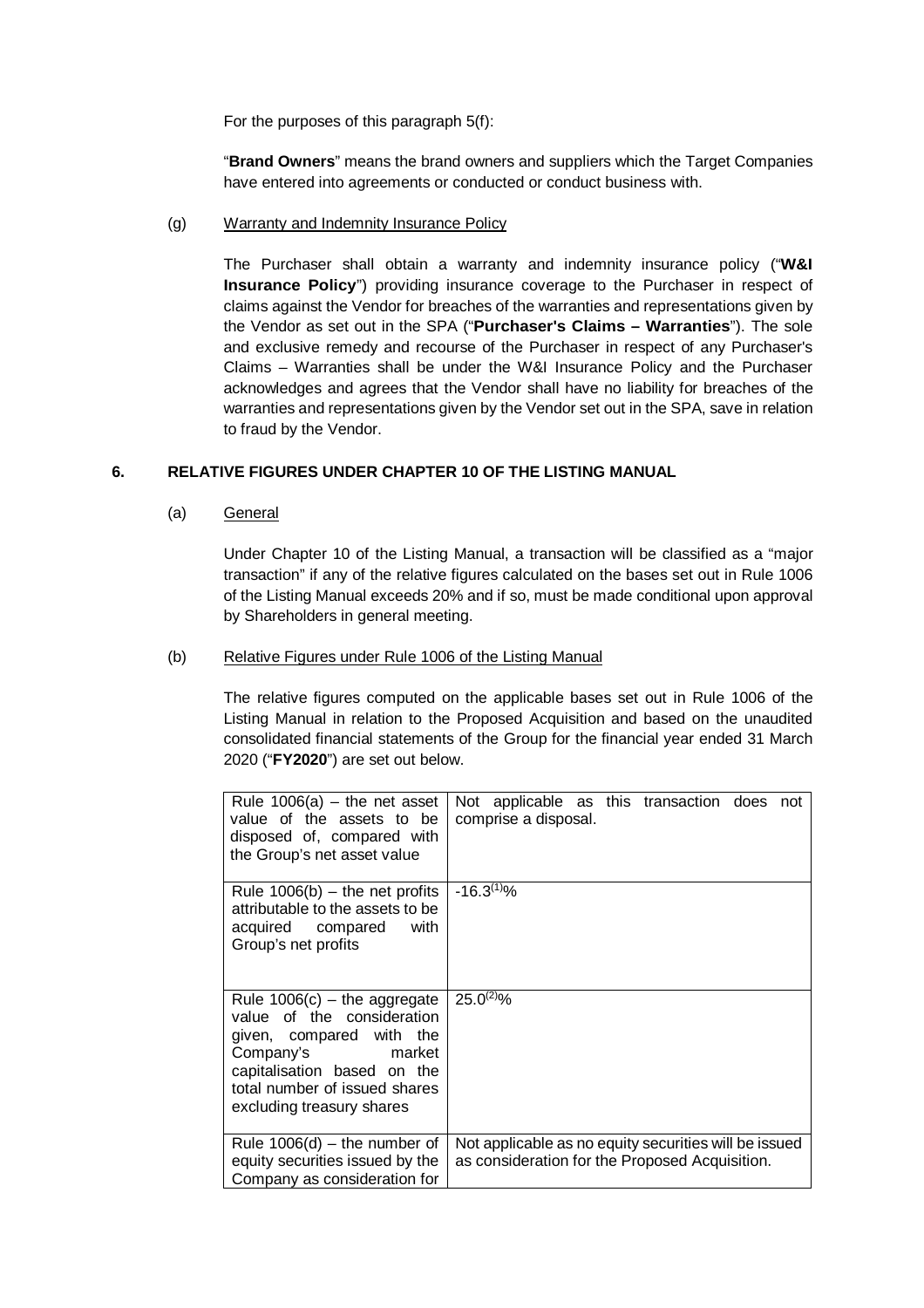| an acquisition, compared with<br>the number of equity<br>securities previously in issue                                                                                                   |                                                                         |
|-------------------------------------------------------------------------------------------------------------------------------------------------------------------------------------------|-------------------------------------------------------------------------|
| Rule $1006(e)$ – the aggregate<br>volume or amount of proved<br>and probable reserves to be<br>disposed of, compared with<br>the aggregate of the Group's<br>proved and probable reserves | Not applicable as the Company is not a mineral, oil<br>and gas company. |

Notes:

- (1) Computed based on the Target Company's net loss for FY2020 of S\$6,383,000 and the Group's net profit attributable to the owners of the parent, net of tax for FY2020, of S\$39,297,000.
- (2) Computed based on the Consideration of S\$84,500,000, and the market capitalization of the Company determined based on the total number of issued shares of the Company of 165,578,415 shares and the weighted average price of such shares transacted on 11 November 2020 of S\$2.04 per share. As there was no trading activity on 13 November 2020 and 12 November 2020, the latest market day preceding the date of the sale and purchase agreement would be 11 November 2020. If computed based on the Consideration less the Receivables, the relative figure is 23.8%.

## (c) Major Transaction

As the relative figure computed on the basis set out in Rule 1006(c) above exceeds 20% as at the date of this Announcement, the Proposed Acquisition constitutes a "major transaction" as defined in Chapter 10 of the Listing Manual and is accordingly subject to approval by Shareholders at an extraordinary general meeting ("**EGM**") of the Company to be convened.

## **7. FINANCIAL EFFECTS**

The financial effects of the Proposed Acquisition on the Group set out below are purely for illustrative purposes only and do not reflect the actual future financial performance of the Group after the completion of the Proposed Acquisition.

The *proforma* financial effects have been prepared based on the audited consolidated financial statements of the Group for FY2020, being the end of the most recently completed financial year, and on the following key assumptions:

- (i) The effect on the NTA per share of the Group is based on the assumption that the Proposed Acquisition had been effected at the end of FY2020; and
- (ii) The effect on the EPS (as defined below) of the Group is based on the assumption that the Proposed Acquisition had been effected at the beginning of FY2020.
- (a) NTA per Share FY2020

The effects of the Proposed Acquisition on the audited consolidated NTA per share of the Group as at 31 March 2020, assuming that the Proposed Acquisition had been effected on 31 March 2020, are summarised below: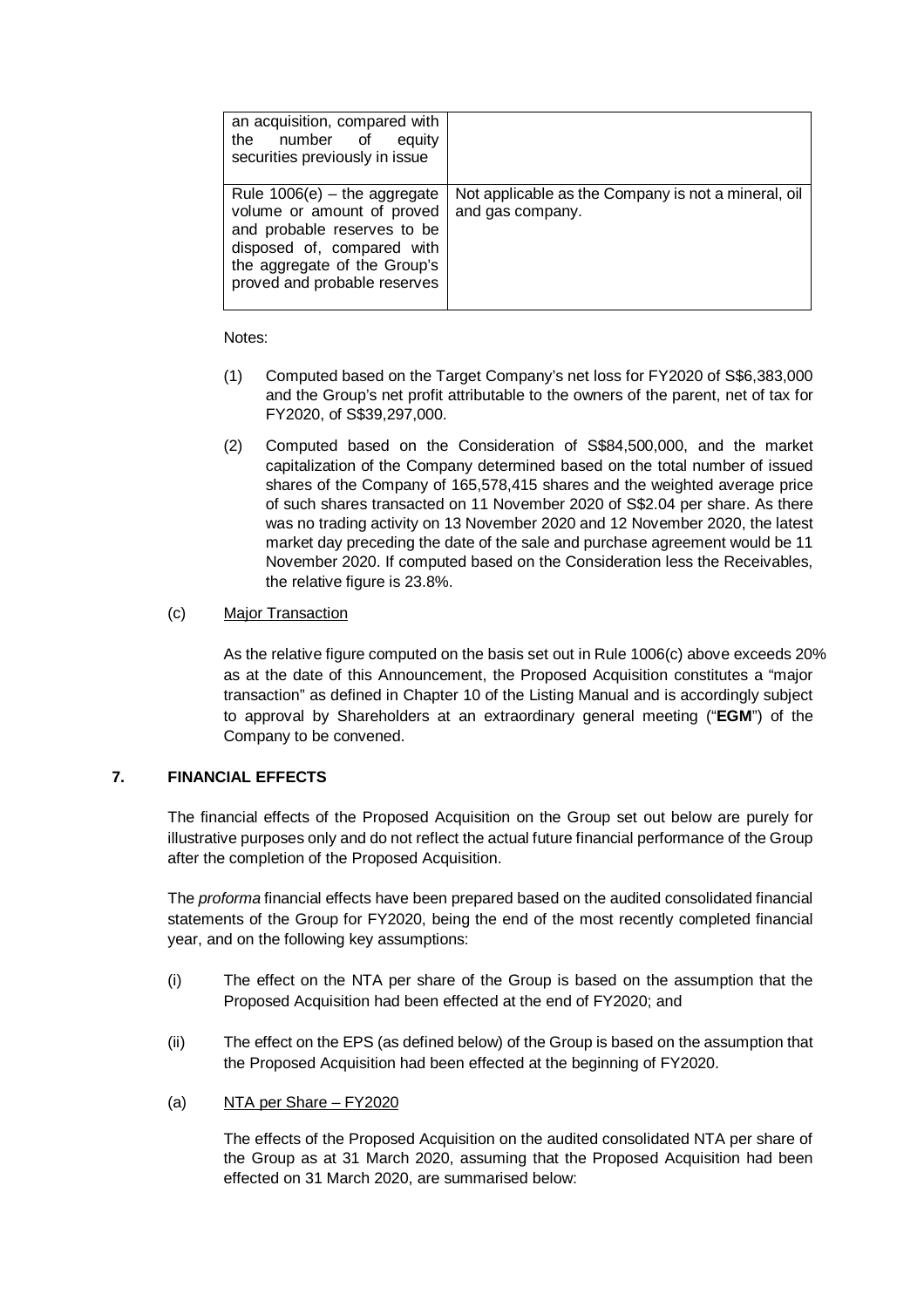| For FY20                             | <b>Before the Proposed</b><br><b>Acquisition</b> | <b>After the Proposed</b><br><b>Acquisition</b> |
|--------------------------------------|--------------------------------------------------|-------------------------------------------------|
| <b>Consolidated NTA</b><br>(SGD'000) | 231,770                                          | 233,207                                         |
| Number of Shares ('000)              | 165,578                                          | 165,578                                         |
| Consolidated NTA per<br>Share (SGD)  | 1.3998                                           | 1.4084                                          |

## (b) Earnings per Share ("**EPS**") – FY2020

The effects of the Proposed Acquisition on the audited consolidated EPS of the Group for FY2020, assuming that the Proposed Acquisition had been effected at the beginning of the financial year, are summarised below:

| <b>For FY2020</b>                           | <b>Before Proposed</b><br><b>Acquisition</b> | <b>After Proposed</b><br><b>Acquisition</b> |
|---------------------------------------------|----------------------------------------------|---------------------------------------------|
| Group profit after tax<br>(SGD'000)         | 39,297                                       | 32,914                                      |
| Weighted average<br>number of Shares ('000) | 165,578                                      | 165.578                                     |
| EPS (SGD cents)                             | 23.73                                        | 19.88                                       |

#### **8. VOTING UNDERTAKINGS**

The Company has received an irrevocable undertaking(s) from shareholders representing more than 50% of the voting rights of the Company, to vote in favour of the Proposed Acquisition at an EGM of the Company to be convened to approve the Proposed Acquisition.

# **9. INTERESTS OF DIRECTORS AND SUBSTANTIAL SHAREHOLDERS IN THE PROPOSED ACQUISITION**

To the reasonable knowledge of the Directors, save for their shareholding interests in the Company, none of the Directors or substantial shareholders of the Company has any interest, direct or indirect, in the Proposed Acquisition.

## **10. SERVICE CONTRACTS**

No new directors are proposed to be appointed to the Board in connection with the Proposed Acquisition. As such, no service contracts are proposed to be entered into by the Company with any new director in connection with the transaction.